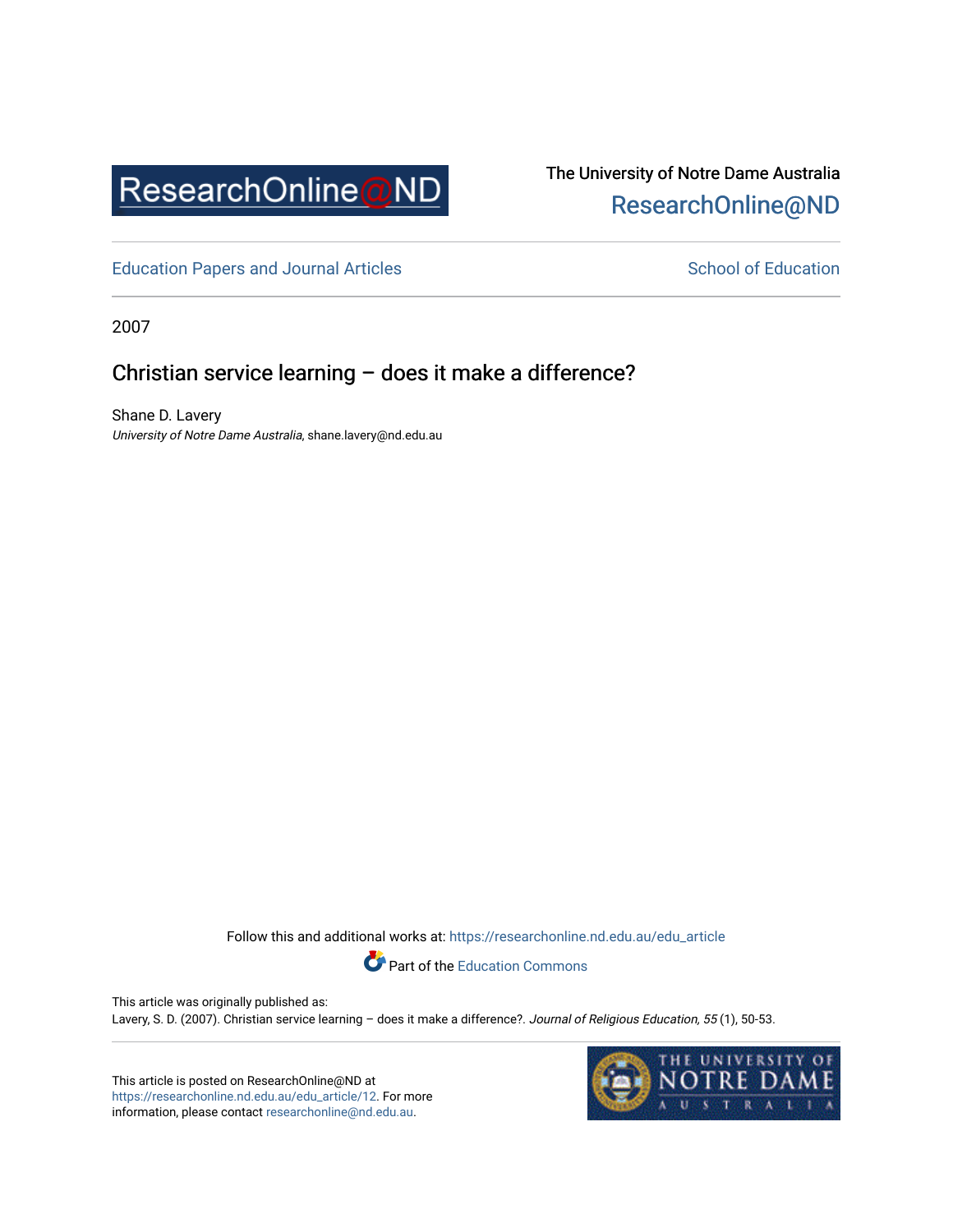# **Christian Service Learning – Does it make a Difference?**

Over the last ten years community service has become a commonly accepted practice in many schools and universities, both nationally and internationally. Increasingly, secondary and tertiary institutions have involved students in programs of service learning, volunteerism, community outreach, or Christian service learning. However, is there a danger that, as service learning programs become more commonplace, they either fade into the institutional routine, or, as Rue (1996) remarks, become "another educational fad and another failed social program" (p. 246)? This article seeks to explore the experiences and reflections of tertiary students involved in a Christian service learning program in the School of Education at the University of Notre Dame Australia (UNDA). What becomes obvious from student experiences and reflections is that Christian service learning has a dramatic and immediate impact on students. But, is this enough? Do we who work with students in such programs need to ensure that service learning does not become just another educational task, and one more item on the list of requirements for graduation?

# **Theoretical Context**

Literature on Christian service learning is limited. What is more readily available is literature on service learning (as distinct from Christian service learning). Definitions of service learning vary considerably among those who embrace it. However, at its heart, "service-learning is a form of experiential learning that employs service as its modus operandi" (Crews, 1995, p. 1). Service-learning methodologies aim to motivate students, provide valuable service to others, build connections between universities or schools with their communities, and give students real reasons for writing and other forms of reflection (Bennett, 2000). Most service work fits into the categories of welfare, empowerment and advocacy, for example, community

1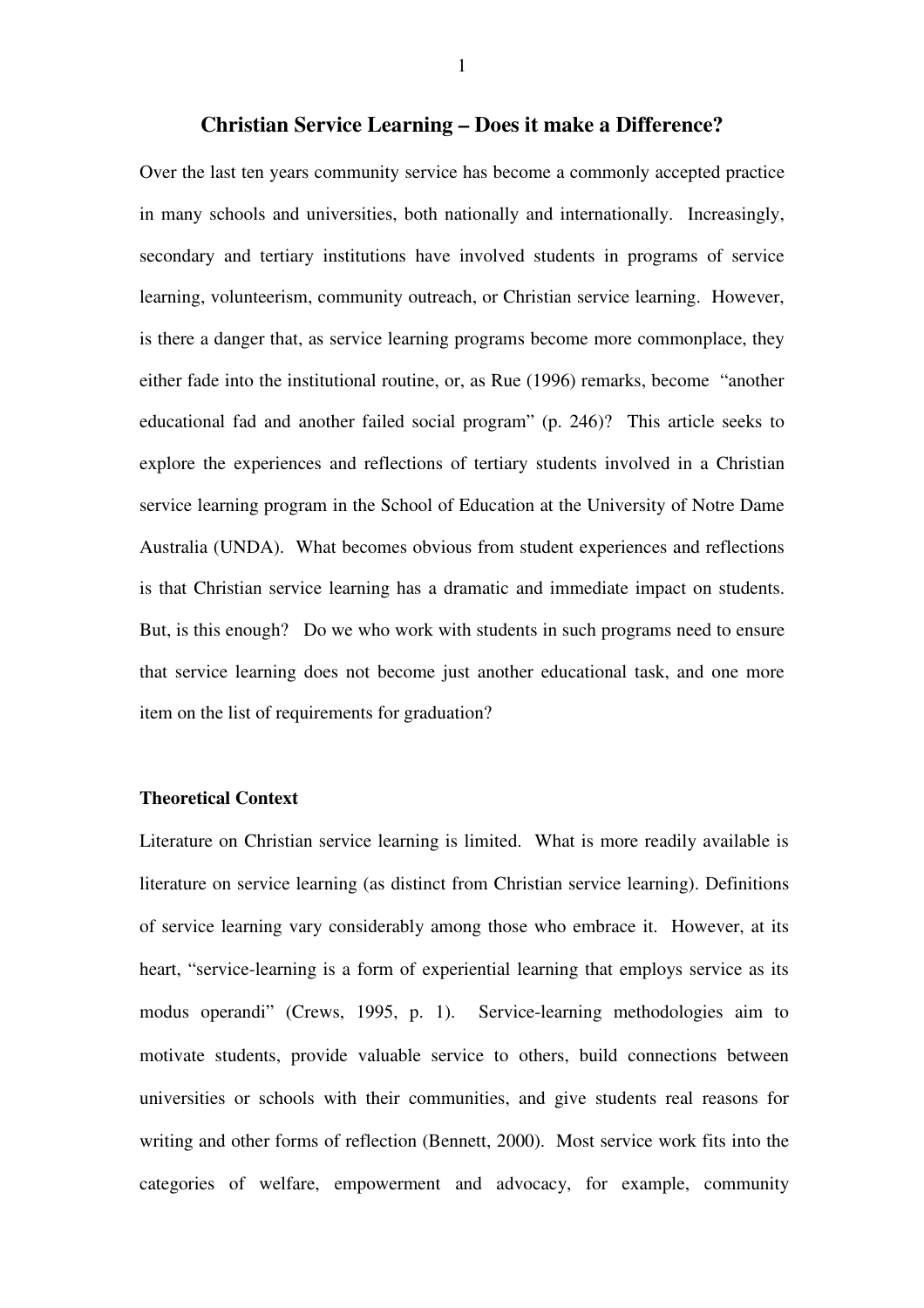organizations such as hospitals, schools, nursing homes, day care centres, and facilities for those with disabilities (Levision, 1994).

From the perspective of those performing the service there are three basic components to effective service learning. These involve efficient preparation, which includes setting objectives for skills to be learned or issues to consider, performing the service, and the analysis of experiences through a process of reflection or de-briefing (http://csf.coloradod.edu/sl/what-is-it.htm). There is also the component of reciprocity between those serving and the person or group being served. Jacoby (1996) points our that those being served must control the service provided in that "the needs of the community, as determined by its members, define what the service tasks will be" (p. 7).

Service learning, therefore, engages students, whether they are primary, secondary or tertiary, in activities that address human and community needs. Students are afforded structured opportunities specifically designed to promote student learning and development. Intrinsic to the process of service learning is reflection and reciprocity (Jacoby, p. 5). Moreover, it is essential that the needs and the dignity of those being served are respected at all times. Finally, service learning has the potential to promote active citizenship (Levison, 1994) and model social justice (Lewis, 2004).

By way of contrast, Christian service learning places experiential learning and service learning methodologies in the context of the Gospel. The Religious Education and Curriculum Committee, a standing committee of the Catholic Education Commission of Western Australia (CECWA), highlights three essential elements of Christian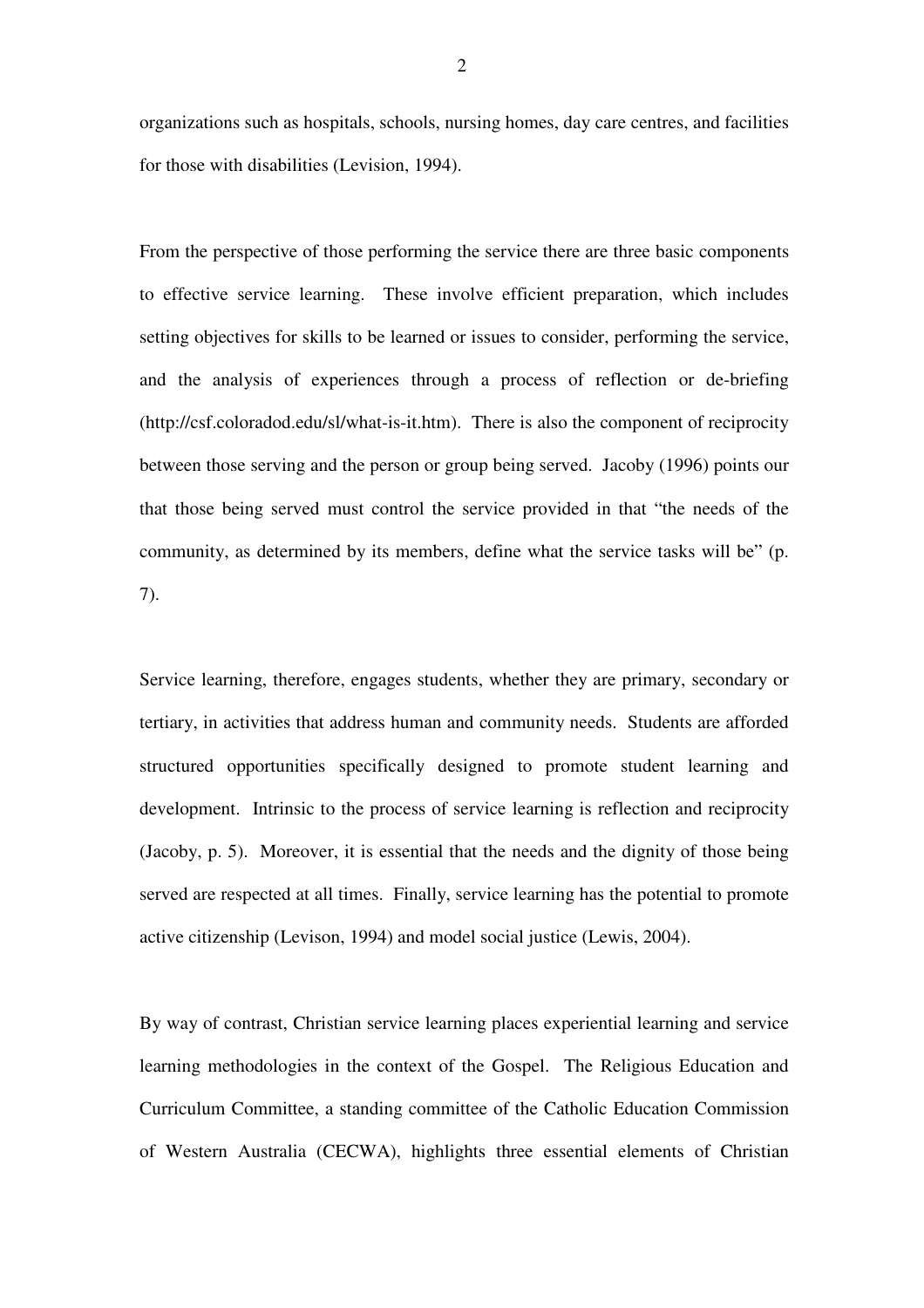service learning for Catholic education. Firstly, the concept of Christian means that the Gospel informs the service learning. That is, students interact and serve others as Jesus commanded: "He (the Lord) has sent me to proclaim liberty to captives, sight to the blind, to the let the oppressed go free" (Lk 4:18). Secondly, the term 'service' means that students are actively involved in outreach to the community. Thirdly, learning is drawn from lessons of experience in performing the service work through a practice of guided reflection for the students. Christian service learning thus provides students with the opportunity "to develop and learn through thoughtfully organised service that: (a) is based on the Gospel imperative; (b) meets the real needs of the community; and (c) includes structured time for students to reflect on the service experience" (CECWA, 2006, p. 2).

#### **A Designated Christian Service Learning Unit**

The School of Education (UNDA) offers a specific Christian service learning unit entitled JS223/423 Education, Service and Community Engagement (The JS code denotes Justice Studies). First taught in 2004, approximately 140 students have so far taken this nine-week unit, which forms part of the program in the Bachelor of Education (secondary) and is an elective for students studying the Graduate Diploma of Education or Master of Teaching courses. The unit is founded on the notion of integrating personal values/beliefs and volunteering by providing students with the opportunity to consider and contribute to the common good as espoused by the Gospel. Moreover, students are challenged through experiential learning and structured reflection to think critically on themselves, and on society (Freire, 1974). The theological concept of *metanoia,* that is, a "change of heart" (Treston, 1994), underpins the unit. The unit thus aims to develop a culture of serving others, to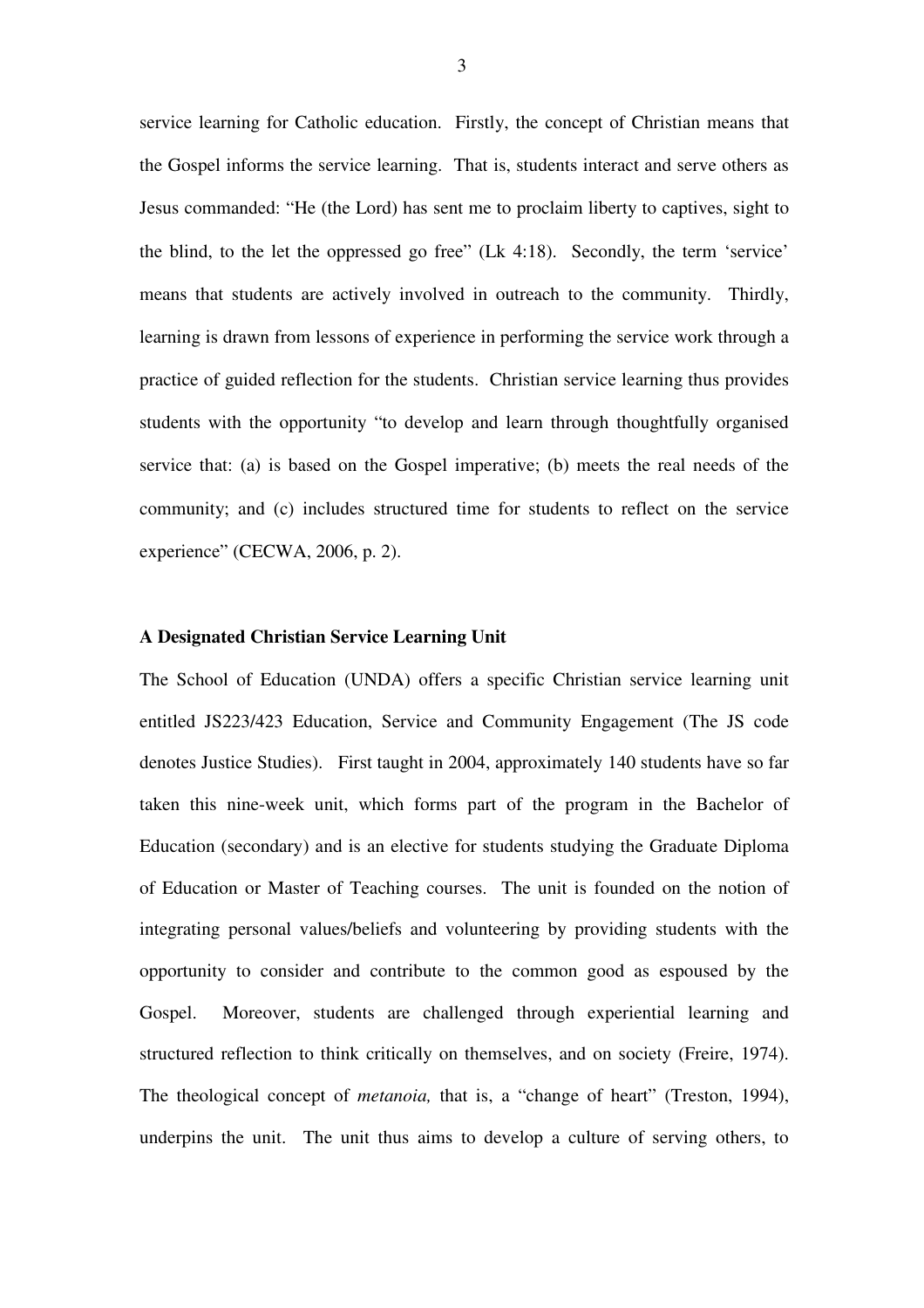prepare young people for service leadership, and to promote Christian values by attending to specific needs of the community, especially those of the underprivileged.

There are two components to the unit. Firstly, a series of lectures and workshops provide a theoretical understanding of social justice. Topics include: Catholic Teaching on Social Justice, Poverty, Third World Debt, Ecology, Theology of Liberation, Indigenous Australians, and Refugees. These topics are explored in such a way as to provide a Christian context for the unit. Secondly, students complete a practical component of 12 hours of service. Placements undertaken by students include: Learning Support Centres (both primary and secondary), aged care, the homeless, the Guide Dogs for the Blind Association, drug rehabilitation, refugees, dementia patients, people in prison, pregnancy support, horse riding for the disabled, Oxfam Community Aid, St Vincent de Paul, Salvation Army, Soup vans, and the Cancer Council. Specific time is allocated in the unit to prepare students for their 12 hours of service (Week 1), to monitor student progress (Weeks 4 and 6), and to analyse the experiences of the service (Week 9). Monitoring involves group discussion, where students share key experiences, successes, and challenges. By way of analysis, students present a verbal presentation of their Christian service learning in the final workshop of the unit and submit a detailed journal.

The rationale behind linking the theory and practice of social justice in the School of Education UNDA Christian service learning unit is that a critical social consciousness, so necessary for adult spiritual formation, is formed through the study of appropriate literature and social documents in the context of working with those who are disadvantaged (Dorr, 1991; Holland & Henriot, 1983). That is, if social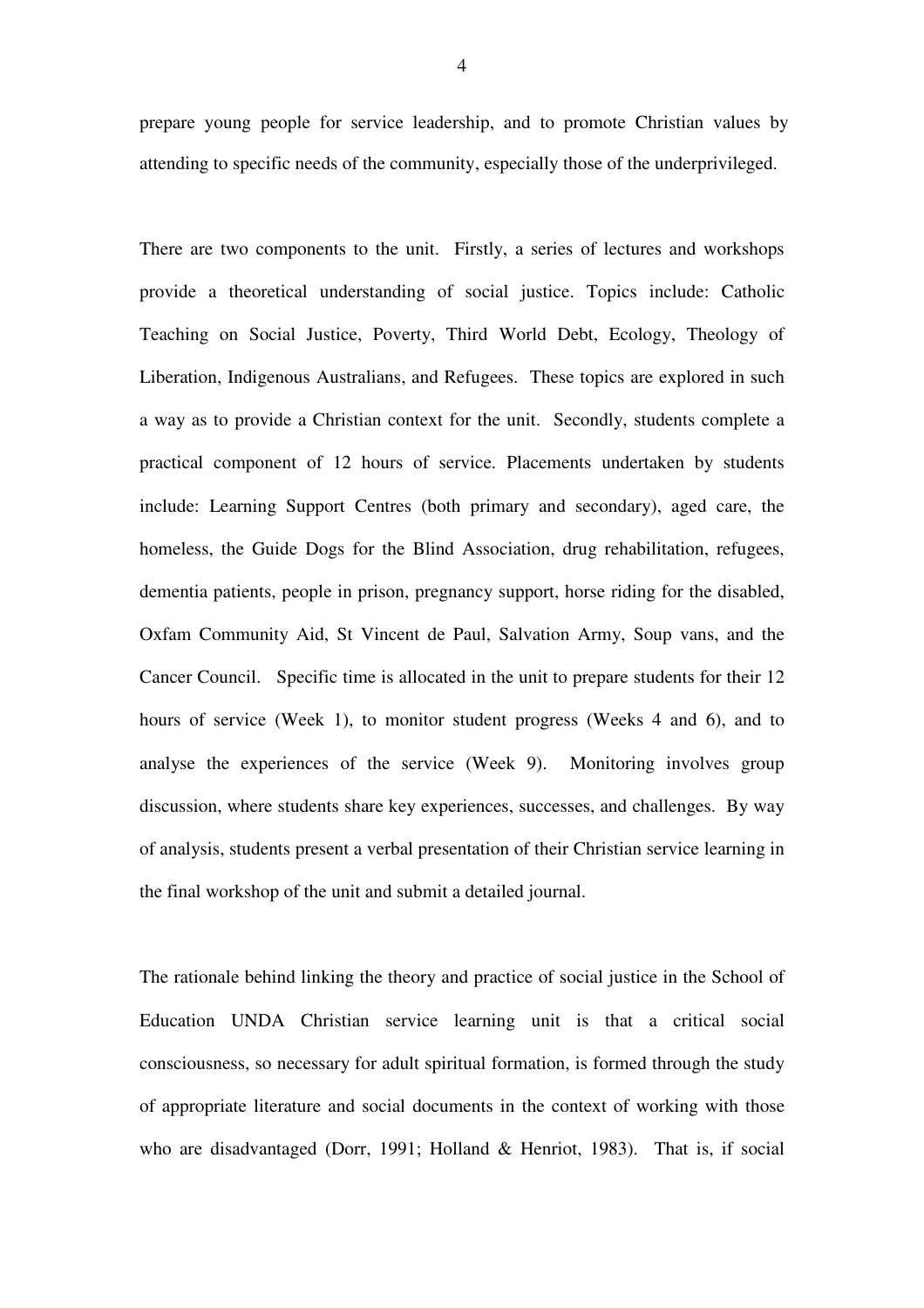injustice is to be addressed by concerned citizens, then these citizens need to be informed, skilled and committed to making the necessary changes (Hollenbach, 1979; Wren, 1977). Through reflection on the service undertaken, a depth of learning can emerge which informs theory and effective action for justice (Cardijn, 1964; Wallis, 1982).

# **Methodology**

This article seeks to explore the experiences and reflections of tertiary students involved in a Christian service learning program in the School of Education UNDA. These experiences and reflections are derived from description and analysis contained in student journals, which the author read between 2004 and 2006, and from one student presentation that the author vividly remembers. In their journals, students were encouraged to reflect on both positive and negative elements of their service experience, what they were discovering about society, and what they were learning about themselves. Students were asked to consider how they had been influenced, challenged, and stimulated by their experiences. Student experiences and reflections on service undertaken are presented under the frameworks of: The Nature of Christian Service Learning, Social Awareness, and Transformation ("change of heart"). Both oral and written permission were obtained from students to use material contained in the journals. Anonymity was guaranteed by the use of pseudonyms.

#### **The Nature of Christian Service learning**

Student comments made it clear that Christian service can be challenging for the student, requires a certain sacrifice on behalf of the student, and can often lead the student to discovering some hard truths. In other words, Christian service learning is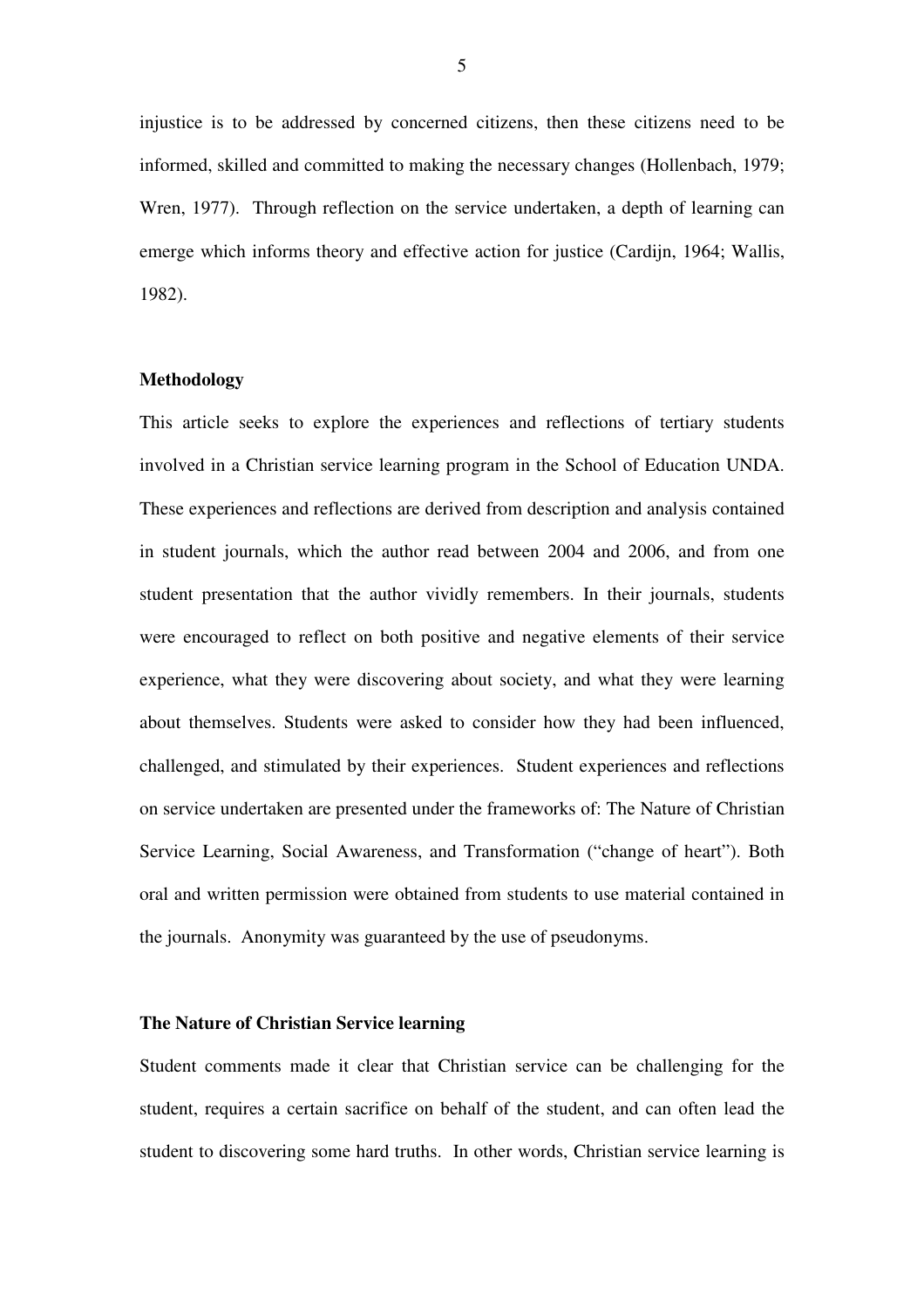not simply some expedient "feel-good" experience. Examples include: "I think the most significant experience to come from my placement would be a realisation of my own selfishness"; "Australia is not 'the land of a fair go' – the structures of society continue to support the dominant, powerful group and disempower the 'other'"; "many of the stories I heard tonight were sad and desperate, often the same women returning on an endless cycle of dependence on men, drugs and refuges". Such comments highlight an apparent paradox of Christian service learning: the misunderstanding that hard or difficult experiences are bad, and hence inappropriate for students. In fact, the very opposite is true, as illustrated in the following extract:

A young guy came in and told me he had just shot up with heroin. I had never seen anyone under the influence of heroin before. I was shocked. I gave him a bed and a sandwich. I noticed he was quite shaky and cautious, and his eyes were very bloodshot. This hit me. The drug just became real to me. I saw what it did to people, how it starts to destroy them. I had learnt so much about drugs and about the lifestyle of users. But it wasn't until I saw this guy that I really understood the drug.

Intrinsic to Christian service learning is the opportunity to grow by processing such challenging experiences.

This article does not imply, however, that Christian service learning experiences only generate critical or negative responses. To the contrary, students often derived much optimism from their experiences: "I have enjoyed it … I have learnt that some people so selflessly devote themselves to other people, and this gives me faith in society"; "I thought it was really positive that these weaker students had a specific program to improve their skills"; "I admire these (blind) people incredibly, I believe they would have to be extremely brave and very trusting of the people around them to deal with everyday life".

#### **Social Awareness**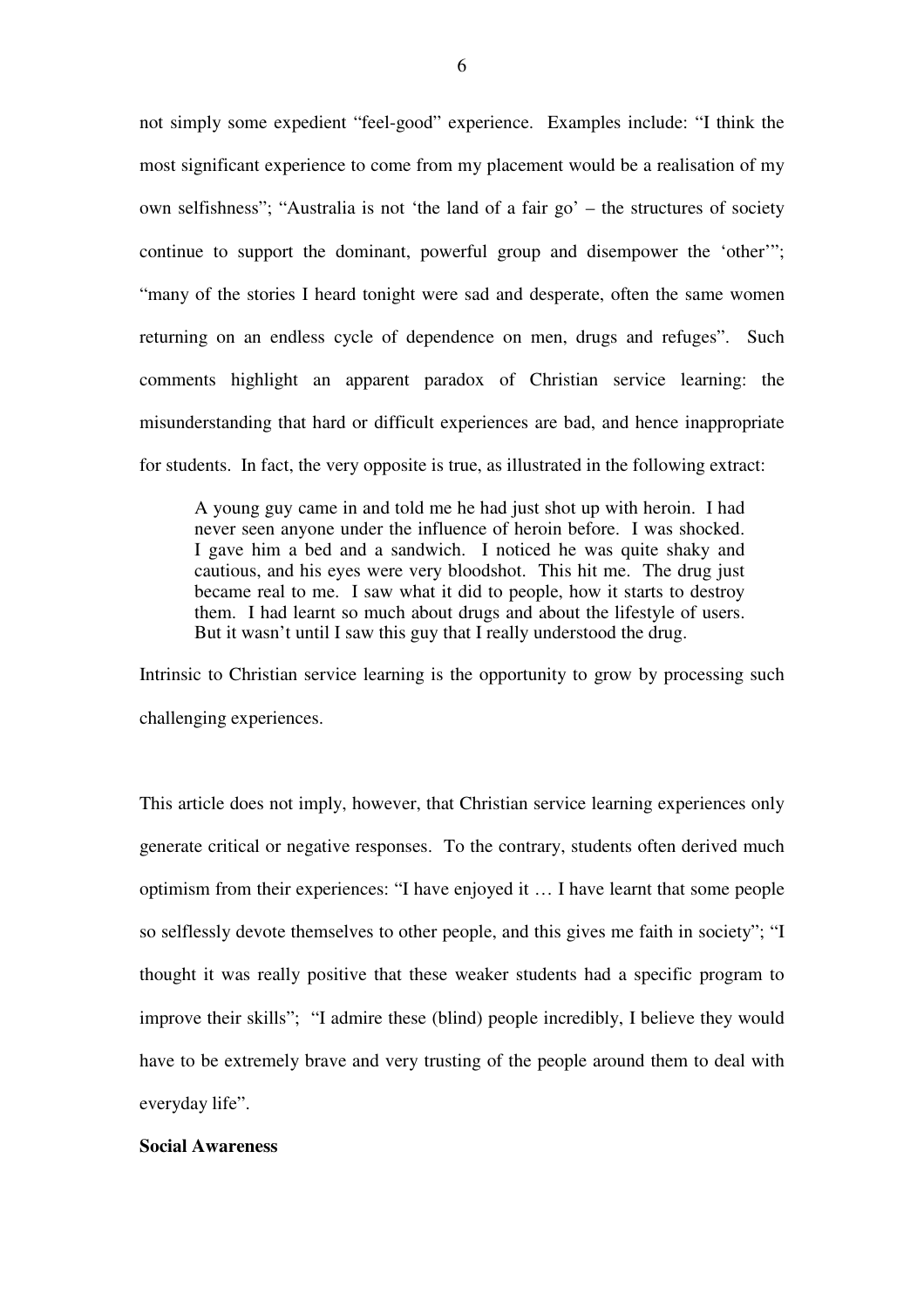Without reflection, Christian service learning equates to volunteerism (Lavery & Richards, 2006). The unit offered in the UNDA School of Education requires students, both in their journal writing and in discussion, to engage in social analysis by critically reflecting on their service learning experiences. Two prominent themes emerge from student reflections – frustration at a system which either discriminates against or ignores people in need, and a realisation of the dangers of stereotyping.

Frustration at what students see as unjust structures and behaviour is a common reaction. Examples include: "government economic rationalism dominates the way health issues are addressed in the media and/or promoted in Australia"; "one thing continues to confront me, and that is the prejudice and ignorance that exists in society"; "I think ignorance underpins the concept of the disabled as 'them'". One university student, assigned to help a Year 10 student who had recently missed considerable schooling due to emotional problems, remarked, "I was appalled at how her teachers did not seem to be particularly concerned with helping her to catch up or even include her in class or group work". Another student raised the following questions after spending time with the elderly: "When will society get the priorities right? How can we sit by and let these people feel alone and unimportant when they hold the key to our past? Why is so little value placed on getting old in western culture?"

Students also remarked on the dangers of typecasting. Two examples serve to illustrate the point. The first is from a student who worked with refugees:

It is now clear to me that stereotyping and pre-judgements only serve to break down communities and to separate people. It is important to remember that despite age, sex, race and culture, we are all human beings;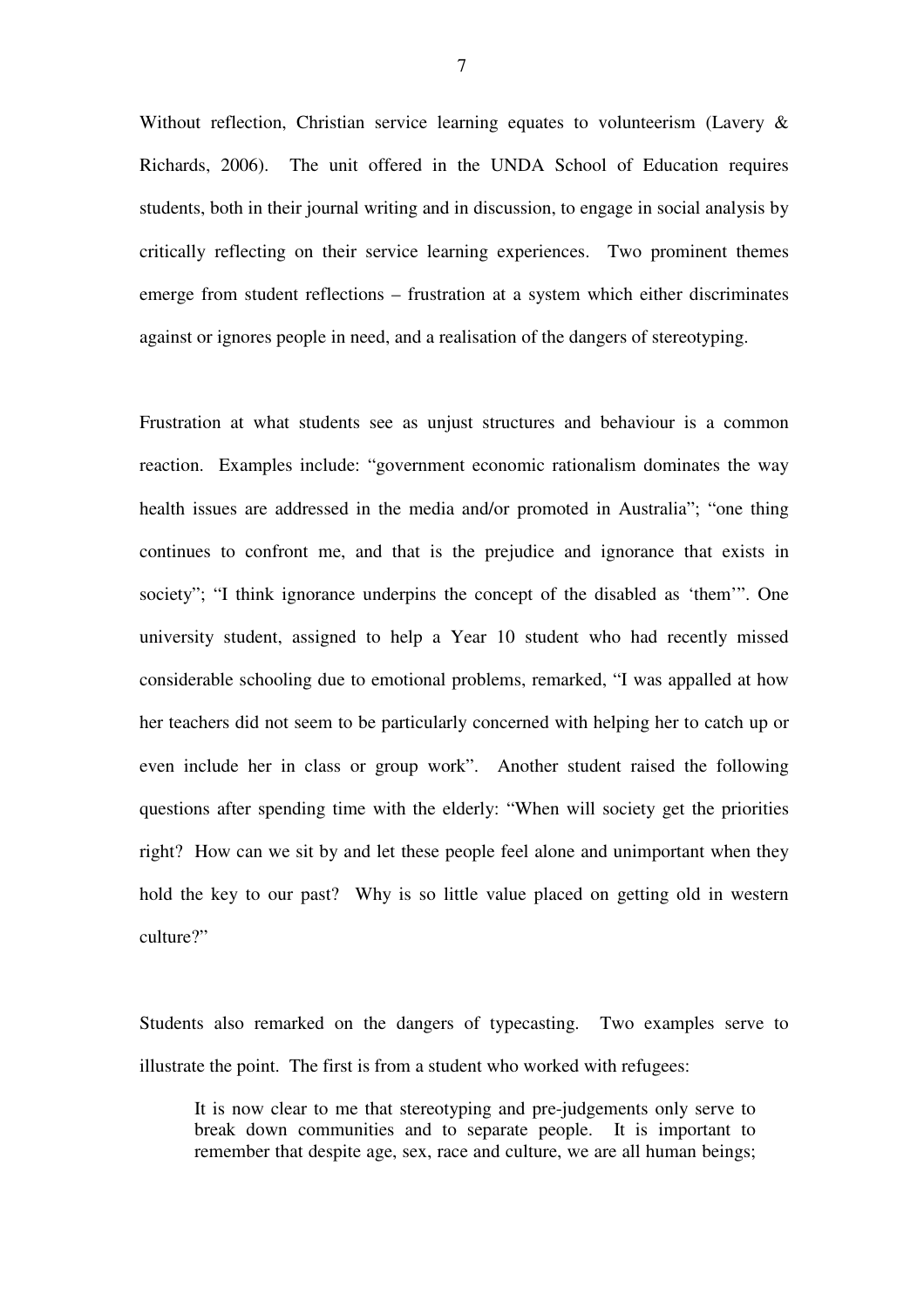we are all the children of God, and therefore should treat each other as brothers and sisters.

The second example derives from experiences of working with a soup van. The student noted the "impossibility" of fitting particular people "into the mould of the needy". As he remarked: "Not every Indigenous Australian I saw on the street was in need of soup; not every middle aged white Australian in a suit was *not* in need of soup."

# **Transformation**

As well as engaging in social analysis, students who undertake the UNDA School of Education Christian service learning unit are challenged to reflect personally on their experiences. The underlying question is: to what extent does community engagement based on the Gospel have a transformative influence on the individual? Student comments suggest a strong transformative effect. Key amongst student responses were the notions of individual responsibility, personal development, and a sense of compassion.

Where social analysis asks what can governments and people in authority do to address social ills, transformation invites the question: what can I do? One particular student explains:

It is my responsibility to act where I see injustice, to educate about the effects of racism, exclusion, and marginalisation. It is my responsibility to take care of the environment, to live in a non-violent way, to be involved in and to involve others in issues which threaten social justice. It is my responsibility to stir myself from my comfort zone and ensure against complacency. It is my responsibility to care.

From a practical perspective, students commented on the desire to persist with their community service even after the unit finished: "I'm going to continue to work at St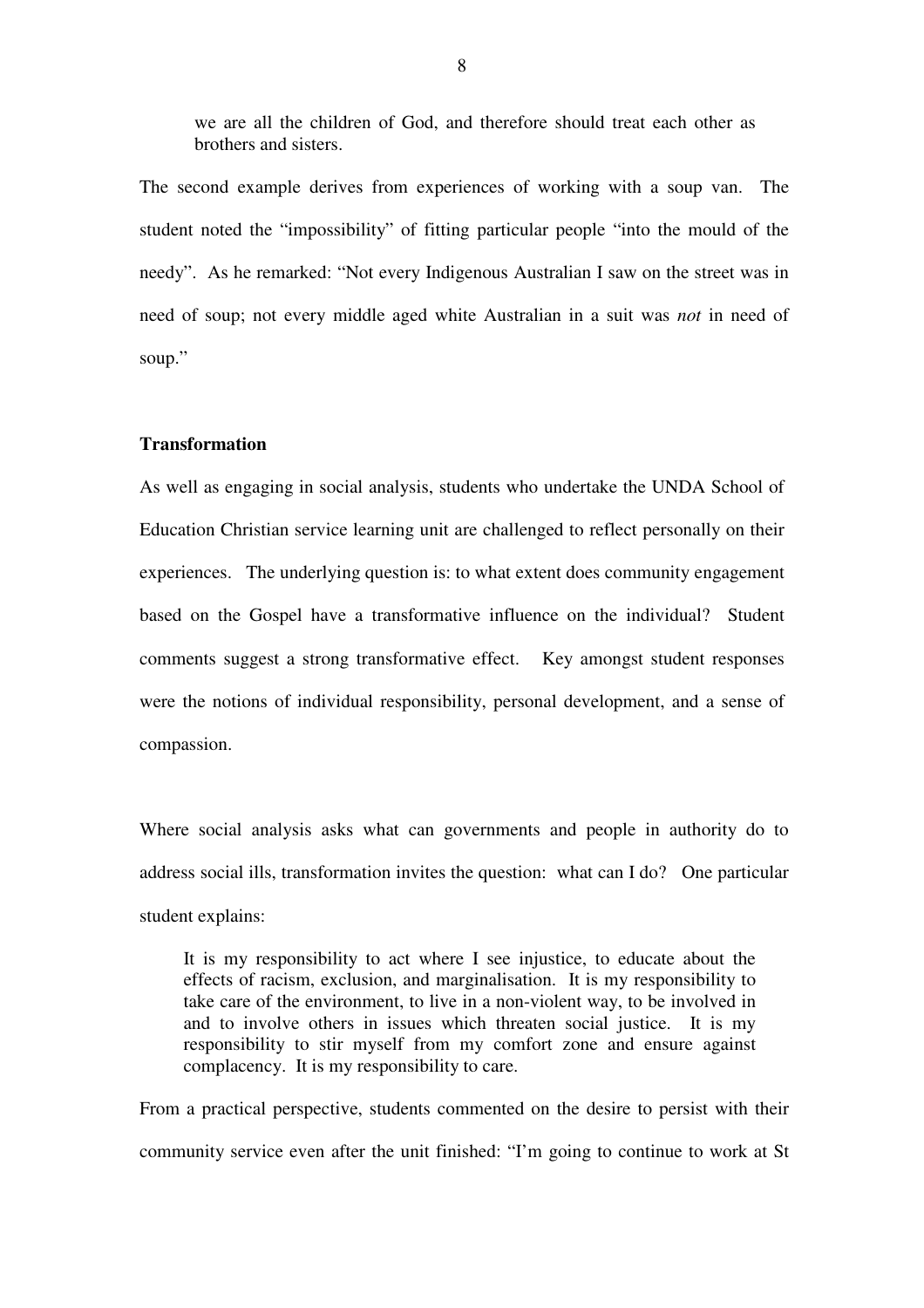Pat's for as long as my Uni timetable permits, as it's such a worthwhile and useful centre that helps so many different people in restoring their self-confidence and dignity"; "I learnt that I definitely want to make room in my life for some sort of volunteer work"; "this experience has encouraged me to take an active part in the community, to step out of my comfort zone and not be complacent"; "I have enjoyed my time working with the Camp Quality Puppets and will continue to lend a hand for as long as I can".

Students remarked on how involvement in Christian service learning enhanced their personal skills and development. One student, who spent time with the elderly, noted: "even though there have been some unnerving experiences, overall I feel I have developed better communication skills and motivation in life." Another student, who helped children with special needs, observed: "I have grown from the experience, I no longer take my good health and ability to learn for granted, and strive to be more compassionate of others who are less capable." There was also the student who helped children with Down syndrome, who wrote: "I found the placement experience invaluable to me as a person, father and as a member of society".

A strong factor in student responses was the sense of compassion and concern for those with whom they interacted. A student, who worked with prison inmates in the community re-entry program, commented on how these men's freedoms were restricted and their lives "formatted by prison regulations". She noted that "so many of the men in re-entry training today are being detained for their second or third time". She went on to state: "this is not life; however, for some of them it is a way of life." Another student, who helped children with visual impairment, wrote: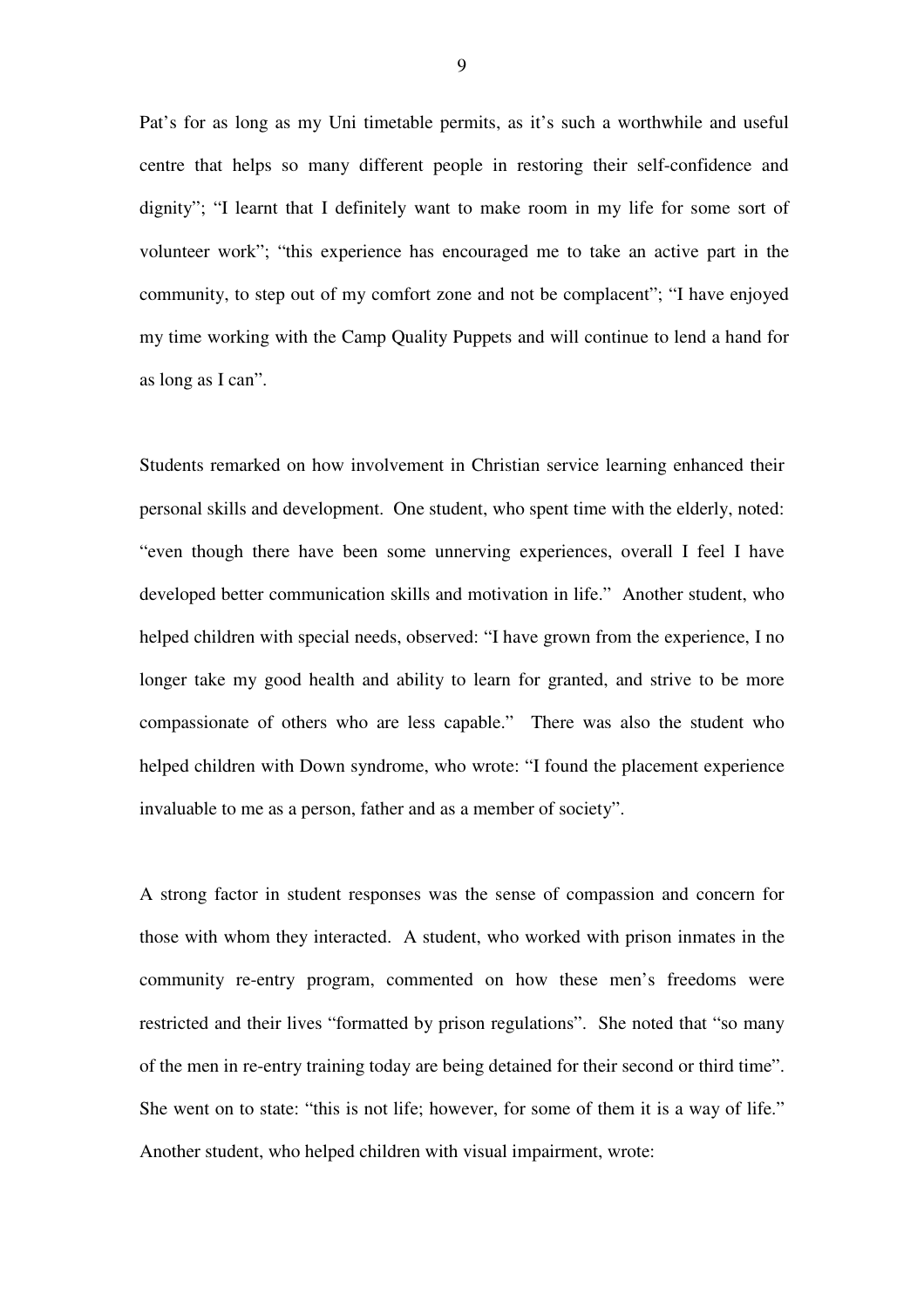'Richard' approached me when he was secure as to who I was, or that my smell/touch and voice were familiar to him. Eventually he held my hand and waited until I directed him outside to the sand pit. It is here that I noticed that on top of all his disabilities, he had a hearing aid in each ear. Could life have dealt this poor little boy any more restrictions to enjoying a full life? Nevertheless, his sweet, lovable nature transcends all physical 'imperfections' and he becomes the most perfect child I know. In some ways his disabilities make him more special, softer, kinder and more sensitive inside and outside.

A third example derives from a student who volunteered for the Association for the Blind of Western Australia. At the beginning of her formal presentation at the University she blindfolded the class and only then commenced talking. One of the events she related was that, during her induction day, all the would-be volunteers were similarly blindfolded and invited to eat a meal as a way of gaining a slight insight into the difficulties confronting blind people. She reflected on her own initial unease at not knowing what the meal was, of how she often placed the fork in her mouth without any food on it, and the pervading sense of embarrassment she felt. A profound silence descended on the class when the blindfolds were removed, and a sense of realisation and awareness was clearly evident.

# **Conclusion**

This article has attempted to explore the experiences and reflections of tertiary students involved in a Christian service learning unit conducted in the School of Education UNDA. Student responses indicate that Christian service learning can be challenging, confronting, and demanding. Responses also suggest that involvement in the program gives students a sense of satisfaction, a feeling for social awareness, and real opportunities for learning and personal transformation. What is less obvious in student responses is a clear articulation of the Gospel imperative underpinning the program. That is, how is social action explicitly linked with Jesus' words: "in so far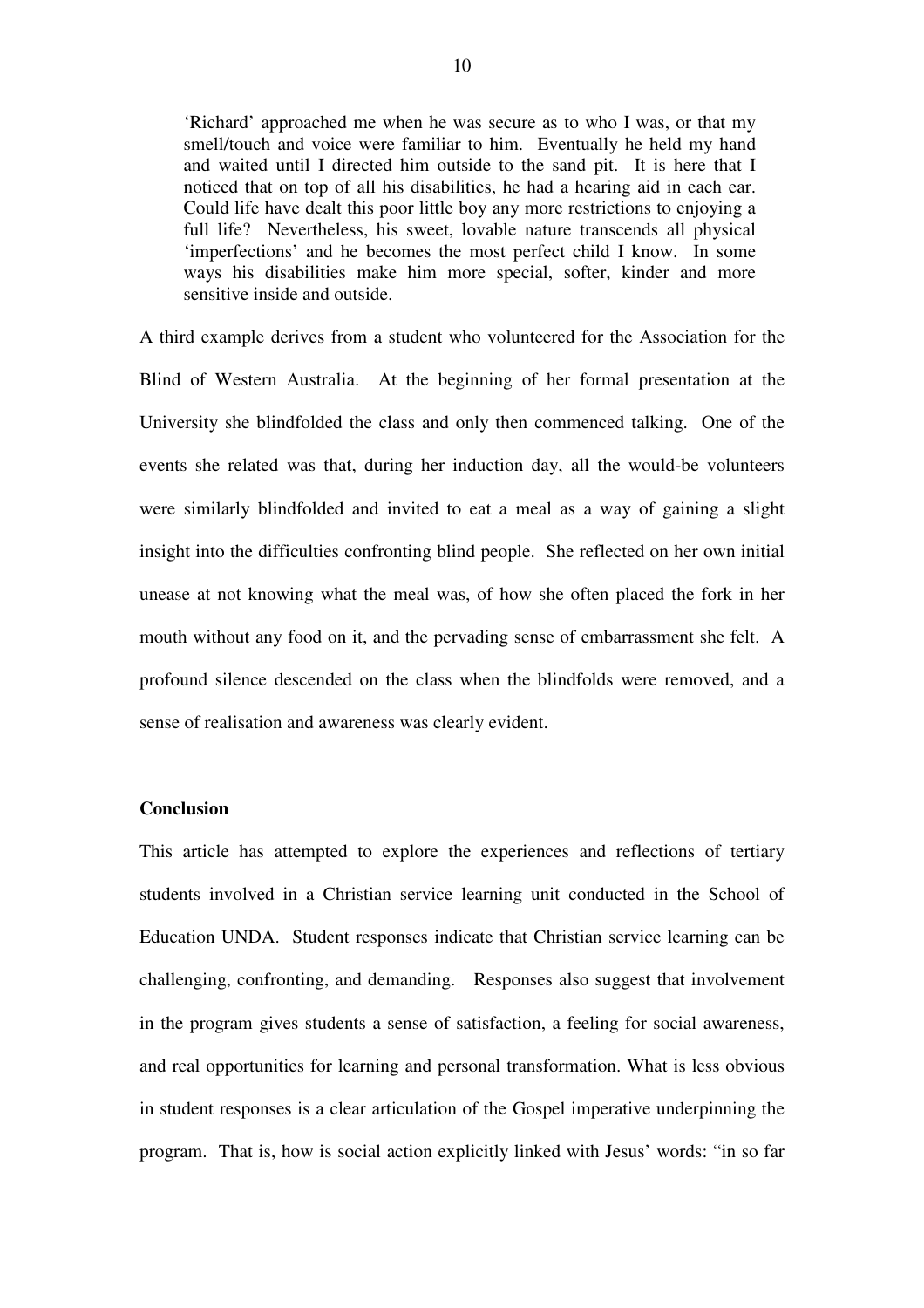as you did this to the least of these brothers and sisters of mine, you did it to me" (Mt 25:40)? Developing this link between social action and the Gospel is a priority, which the unit must address.

Does involvement in Christian service learning make a difference? Responses by students in the School of Education UNDA suggest a passionate and immediate reaction to their Christian service learning experiences. There was not a single journal that the author read which did not contain some element of learning, raised self-awareness, social discernment, or compassion. As the comments of one student, who was "a little annoyed" initially at having to do the service component of the unit, illustrate:

Three hours on a Saturday morning turned out to be so easy for me to commit to, and yet was so greatly appreciated. The smiles and thank-yous I received for what felt like minimal effort really surprised me. It opened my eyes to the desperation and frustration felt by so many people. For a little commitment, there is a lot of reward. I look forward to continuing with community placement, and making it a regular part of my life. Nothing compares to the feeling of helping someone achieve a positive goal.

Perhaps the more important question now becomes: What, if any, are the longer-term effects of participation in a Christian service learning program? That is, to what extent are the transformations that many of the students articulated lasting, and how are these transformations manifested in the future? Do those, for example, who indicate they wish to continue with some form of service, actually do so? Given the particular nature of this cohort of students, one is also tempted to ask: What on-going influence does a Christian service learning program have on these young people as teachers? Exploring the longer-term effects of Christian service learning programs on students is the next step in critiquing the value of these programs in our educational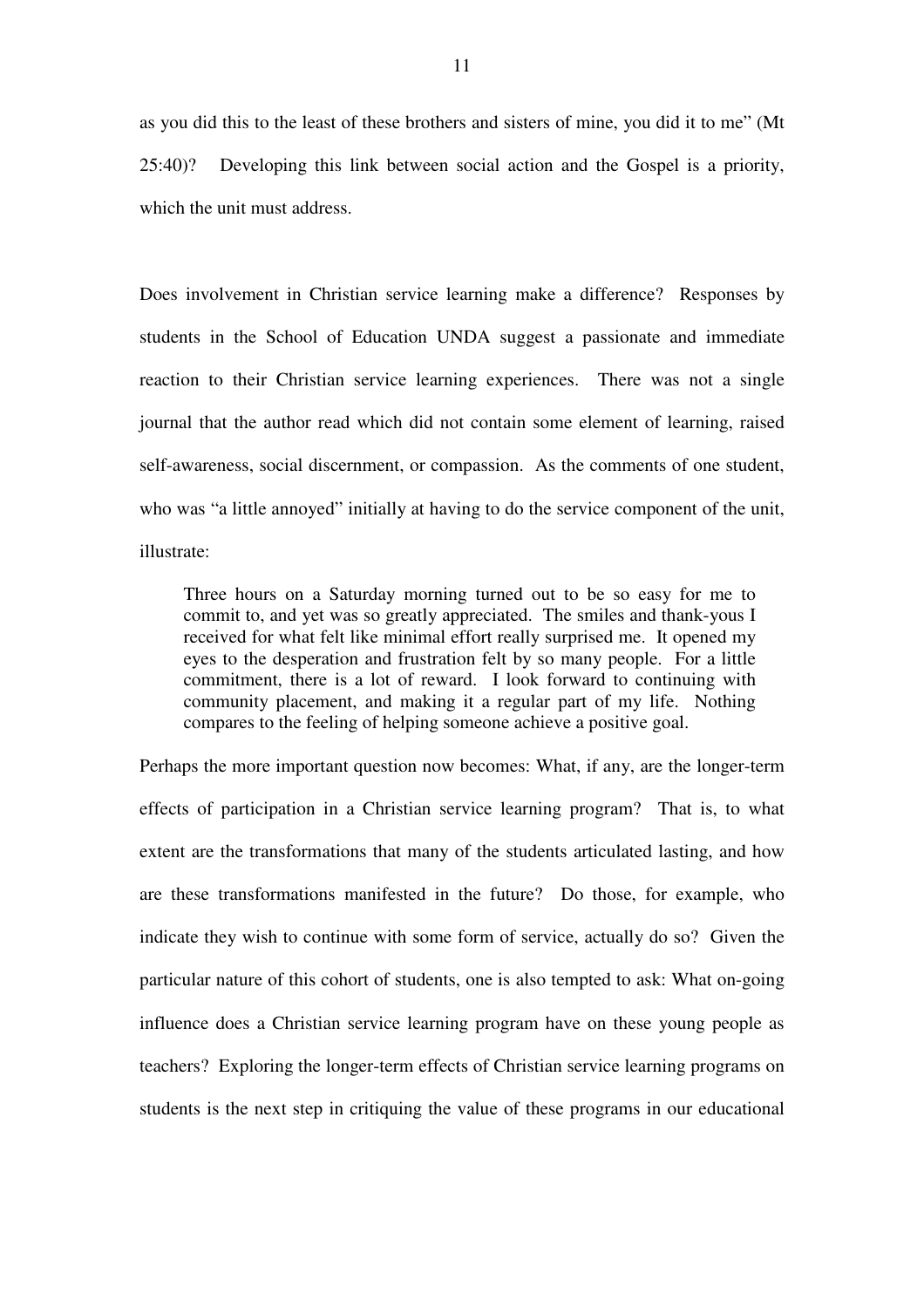institutions. Such research is also a way of reducing the danger that Christian service

learning programs not become routine or jaded.

#### **References**

- Bennett, B. (2000). The Best Intentions: Service-Learning and Noblesse Oblige at a Christian College. *Reflections 1*(2). 18-23.
- Cardijn, J. (1964). *Laymen into Action*. Melbourne: YCW.
- CECWA. (2006). Christian Service Learning Framework For Catholic Schools. Guidelines developed by the Religious Education and Curriculum Standing Committee for the Catholic Education Commission of Western Australia. December.
- Crews, R. (1995). What is Service-Learning? In *University of Colorado at Boulder Service-Learning Handbook*. First Edition, April.
- Dorr, D. (1991). *The Social Justice Agenda: Justice, Ecology, Power and the Church.* Melbourne, Australia: Collins Dove.
- Freire, P. (1974). *Pedagogy of the Oppressed*. Harmondsworth, England: Penguin Education.
- Holland, J., & Henriot, P. (1983). *Social Analysis Linking Faith and Justice.* Washington: Dove Communications and Orbis Books in collaboration with The Center of Concern.
- Hollenbach, D. (1979). *Claims in Conflict Retrieving and Renewing the Catholic Human Rights Tradition*. New York: Paulist Press.
- http://csf.coloradod.edu/sl/what-is-it.htm (n.d.). *What is Service-Learning?* Retrieved June 16, 2005.
- Jacoby, B. (1996). Service-Learning in Today's Higher Education. In B. Jacoby and Associates. *Service Learning in Higher Education*. San Francisco: Jossey-Bass Publications
- Jones, A. (ed) (1966). *The Jerusalem Bible*. London: Darton, Longman & Todd.
- Lavery, S., & Richards, J. (2006). Service-learning: more than just volunteering. *PrincipalMatters*. Autumn. 17-18.
- Levision. L. (1994). *Community Service Programs in Independent Schools.* NewYork: Garland Publishing, Inc.